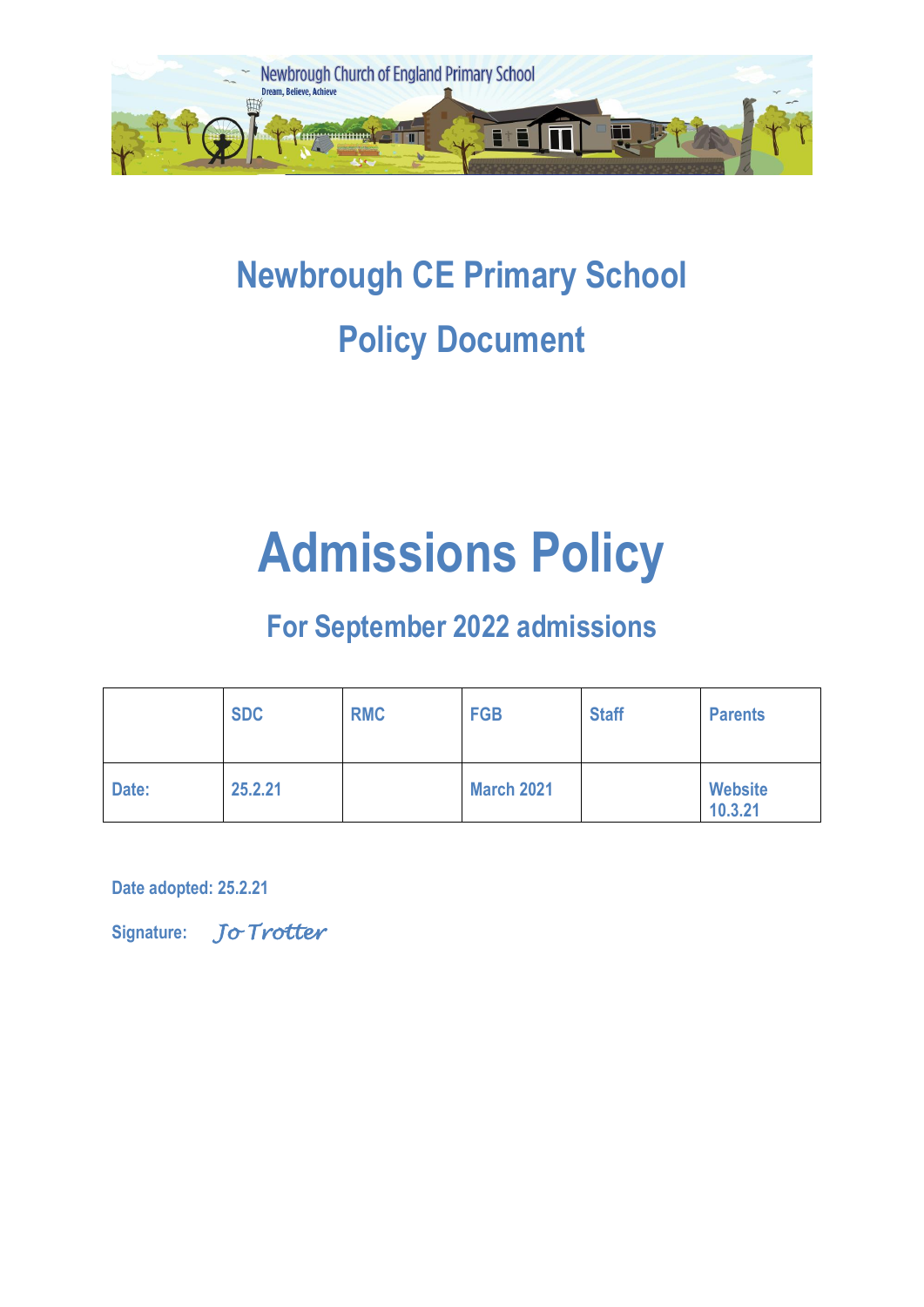

#### **Newbrough C of E Primary School - ADMISSION ARRANGEMENTS 2022/2023**

#### **'Be courageous; be strong; do everything in love'**

(Corinthians 16 v:13-14 )

These words define who we are as a Church school. They guide us as individuals,

and as a team, and help support us in developing and implementing our policies

We want to be an inspirational school that delivers excellence in learning by being creative, inclusive, grounded in Christian values and preparing children for life's challenges.

We welcome applications from all members of the community without reference to ability or aptitude, and irrespective of whether they are of the Christian faith, another faith or no faith, but we expect parents to respect the Christian ethos of our school.

#### **Introduction**

We intend to admit up to 15 pupils to the Reception year group each academic year. The governing body are the admissions authority for the school. Governors have made every effort to ensure that these arrangements comply with the School Admissions Code 2014 and all relevant legislation, including that on infant class sizes and equal opportunities. This arrangement follows consultation with the Local Authority, all other schools in the area and all other Admission Authorities in the area.

#### **Admission arrangements to the Reception Year in September 2022**

Parents (see Note 1) wishing to apply for the Reception Year in September must complete the common application form provided by their home local authority (the home LA). This form much be completed even if your child attends our Early Years Unit or other school nursery /pre-school setting. The home LA is the LA in whose area the parents live at the time of the application. The form must be returned to that LA no later than 15 January. Applications received after this date will normally only be considered after all those received on or before the cut-off date. Offers and refusals of places will be posted by the home LA.

#### **Over-subscription criteria**

Children with a Statement of Special Educational Need or with an Education, Health and Care (EHC) plan naming Newbrough C of E Primary School will always be offered places. If there is then greater demand for admission than there are places available, the following criteria will be applied in the order set out below: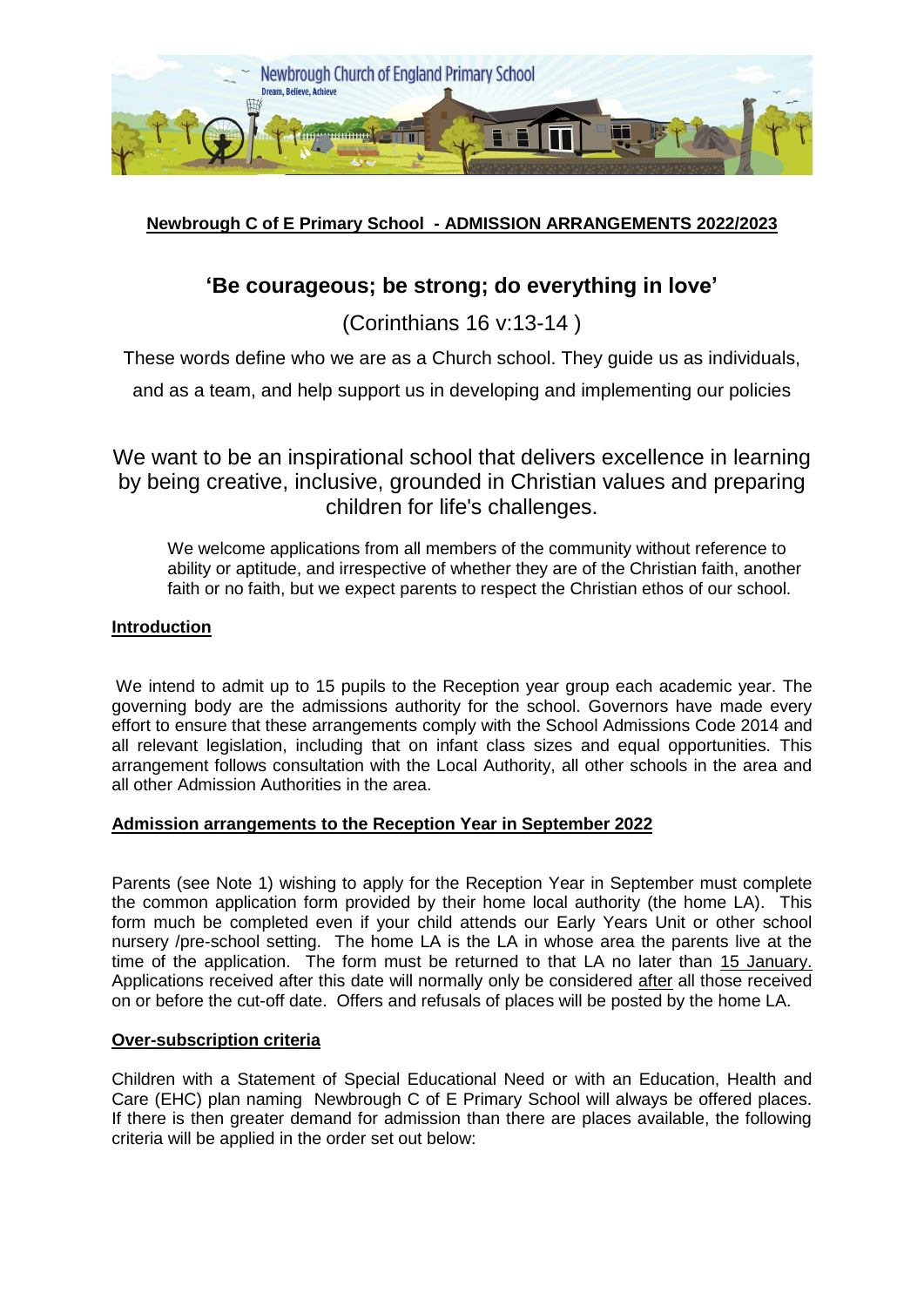

- **1 Looked-after children and children who were previously looked after**, but ceased to be so because, immediately after being looked after, they became subject to an adoption, child arrangements or special guardianship order. (See Note 2)
- 2 **Children previously in state care outside of England**. This refers to children who were previously in state care outside of England, and have ceased to be in state care as a result of being adopted.
- 3 **Children who have exceptional medical or social needs** that make it essential that their child attends Newbrough C of E Primary School rather than any other. These needs must be fully supported by written evidence from the appropriate professional person involved with the family.
- 4 **Children with a normal home address (See Note 4) in the catchment area of Newbrough C of E Primary and with a sibling** (see Note 5) on the roll of the school at the time of application or whose parent has accepted an offer of a place at the school and who is expected still to be in attendance at the time of entry to the school
- 5 **Children with a normal home address in** the catchment area of Newbrough C of E Primary School
- 6 **Children with a normal home address outside the catchment area and with a sibling on the roll of the school at the time** of application or whose parent has accepted an offer of a place at the school and who is expected still to be in attendance at the time of entry to the school
- 7 **Other children.**

#### **Tie breaker**

Proximity of the child's home, as measured by the straight line distance (see Note 7) between the home and the school with those living nearer being accorded the higher priority, will serve to differentiate between children in criteria 1 to 7 should the need arise. In the event that two distance measurements are identical, the school will use random allocation to decide which child should be offered the place. The process will be conducted in the presence of a person independent of the school.

#### **All Other Admissions**

Admission to the school during the school year depends on whether or not there are places available. Applications can be made directly to the school on a form available from the school or via the Schools Admission Team (School Admissions 01670 624889 [schooladmissions@northumberland.gov.uk\)](mailto:schooladmissions@northumberland.gov.uk). Admissions outside the normal age group will be dealt with as indicated below.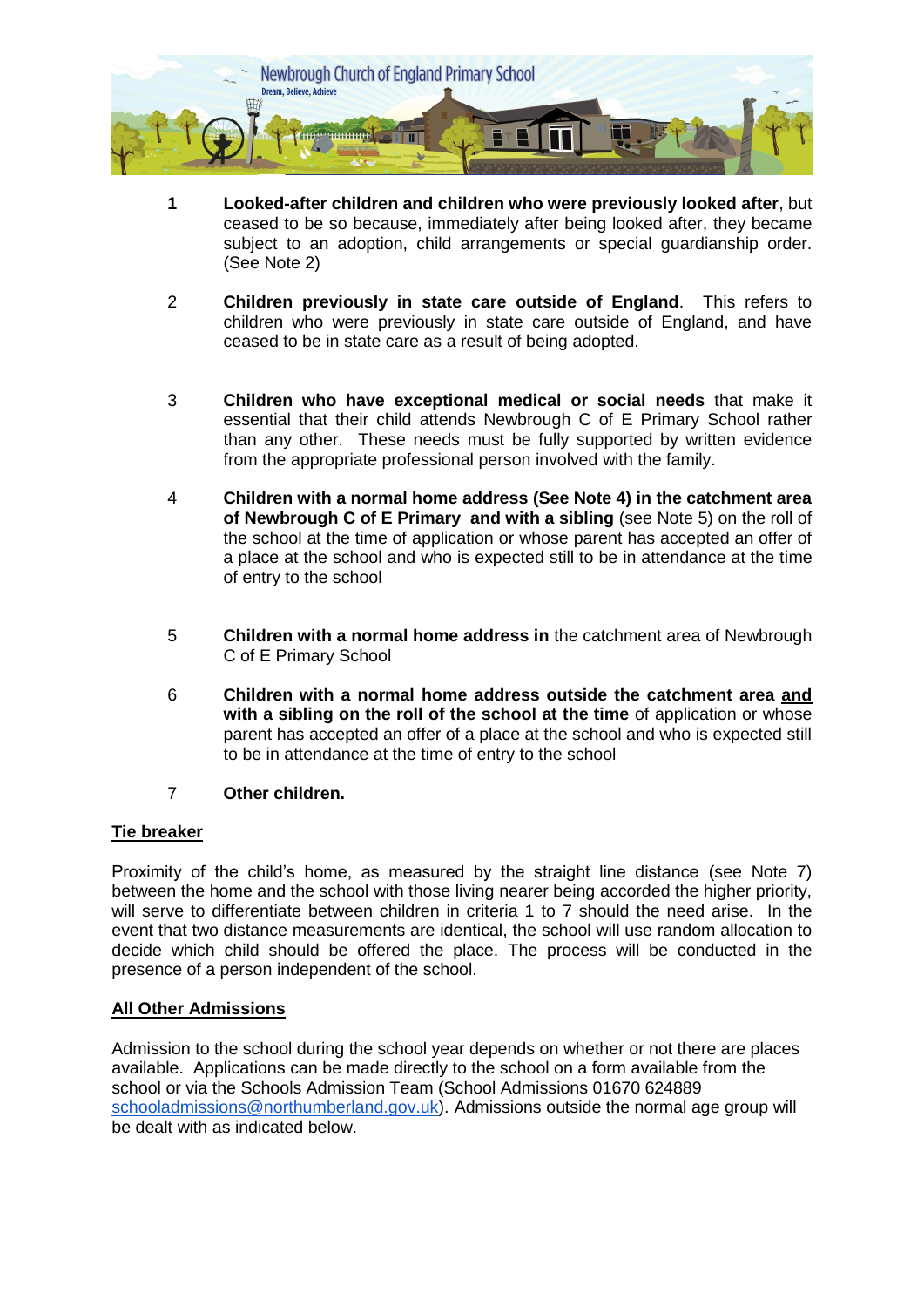

If there is a vacancy, and there is no child on the relevant waiting list with a higher priority (according to the over-subscription criteria 1-7 above), a place will be offered.

In-year admissions or admissions at the beginning of school years other than Reception will only be considered by the Governing Body up to half a term [using the three term year] in advance of the desired date for entry. For example for entry in January, the application will not be considered until after the October half term break.

If parents are moving house, the school will ask for evidence of the move, before considering any application for a place. Documentary evidence in the form of a solicitor's letter to confirm exchange of contracts, or a rental agreement for at least a period of six months will be required (Armed Forces personnel are exempt). If you are returning from elsewhere, to live in a home that you own, we will require evidence to show that you have returned. We will also ask for evidence that any previous house owned has been sold or is being sold. We would not accept an address where the one given is that of a second home with the main home being elsewhere. If there are two or more homes, we will check which is the main home, and may refuse to base an allocation of a place on an address which might be considered only temporary. Nor would we accept an address where the child was resident other than with a parent or carer unless this was part of a fostering or formal care arrangement. We would not normally accept an address where only part of a family had moved, unless connected with a divorce or permanent separation arrangement, in which case we would require proof.

#### **Waiting Lists**

The school maintains waiting lists for those children who are not offered a place, and the parents ask for the child's name to be added to the waiting list. The order of priority on the waiting list is the same as the list of criteria for over-subscription, and does not depend on the date on which an application is received. No account is taken of length of time on a waiting list. The school periodically seeks confirmation that parents wish a child to be kept on the waiting list. Waiting lists will be maintained until 31 December of the admission year.

#### **Fair Access**

The school participates in Northumberland County Council LA's Fair Access Protocol. This covers, for example, children who have moved into our area after the normal admission round, or who need to move school as a result of severe bullying or social issues. Children qualifying under the Fair Access Protocol may be offered a place even if there are no places available in the relevant year group and also take priority for admission over any child on the waiting list.

#### **Multiple births**

In cases where there is one place available, and the next child on the list is a twin, triplet, etc., we would admit both twins (and all the children in the case of other multiple births) even if this meant exceeding the agreed admission number for Reception or the number of places in other year groups in the relevant admission year.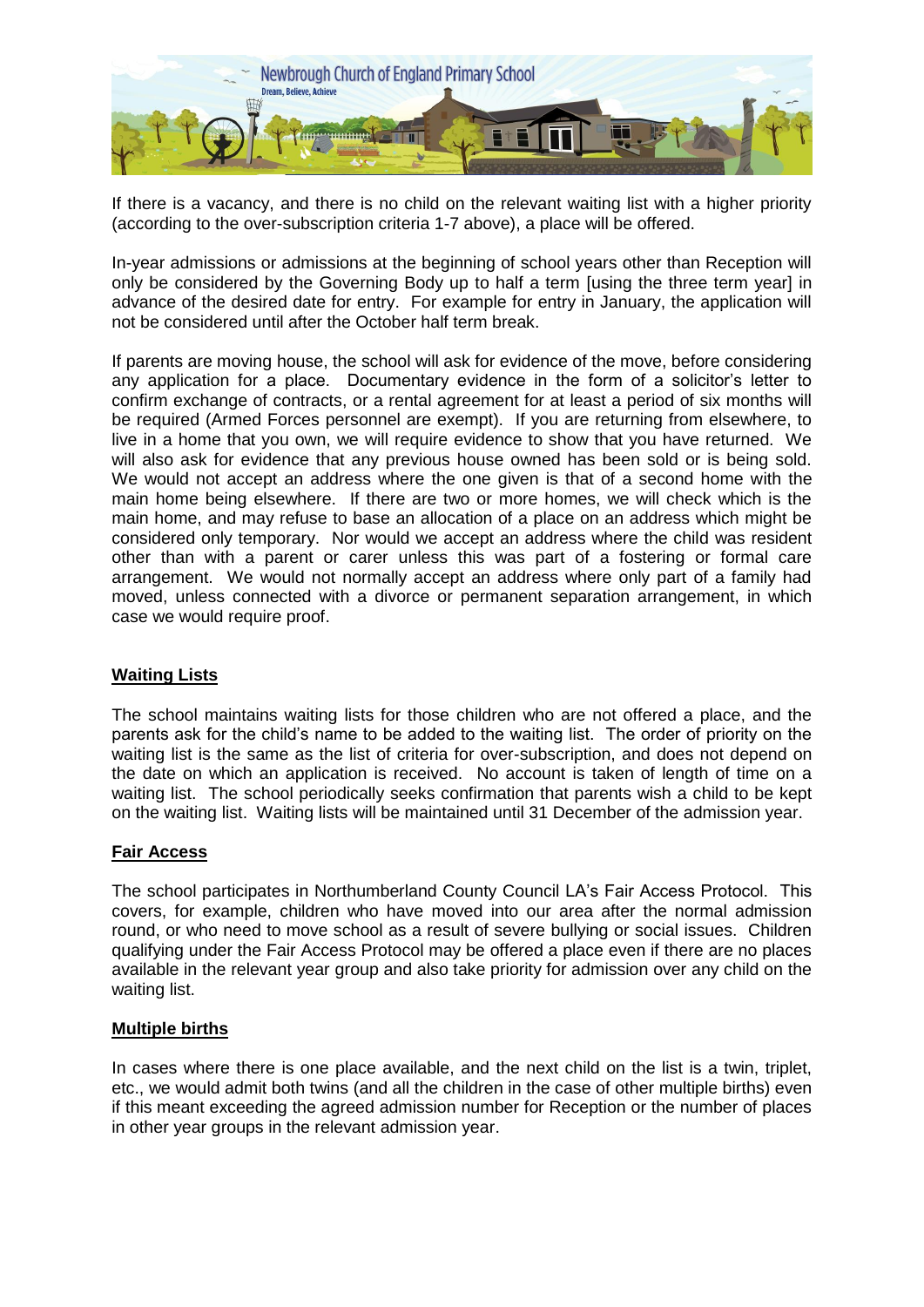

#### **Admission of children below compulsory school age and deferred entry to school**

The School Admissions Code requires school admission authorities to provide for the admission of all children in the September following their fourth birthday. However, a child is not required to start school until they have reached compulsory school age following their fifth birthday. For summer born children (those born after 1 April) this can sometimes be almost a full school year after the point at which they could first be admitted.

Some parents may feel that their child is not ready to start school in the September following their fourth birthday. Parents are entitled to request in writing that:-

- their child attends part-time until they reach compulsory school age, or
- that the date their child is admitted to school is deferred until later in the same academic year or until the term in which the child reaches compulsory school age The school will hold any deferred place for the child, although, in the majority of cases, we find that children benefit from starting at the beginning of the school year, rather than part way through it.
- that the date their child is admitted to school is deferred until the term after the child reaches compulsory school age.

The child must, however, start school full-time in the term after their fifth birthday.

If parents of summer born children wish to defer entry as outlined above and wish them to be admitted to the Reception Year in the term following their fifth birthday, rather than year 1, then parents should apply at the usual time for a place in September of the current academic year together with a written request that the child is admitted outside of his or her normal age group to the Reception Year in September the following year providing supporting reasons for seeking a place outside of the normal age group. This should be discussed with the Head Teacher as soon as possible. If their request is agreed, and this should be clear before the national offer day, their application for the normal age group may be withdrawn before any place is offered and they should reapply in the normal way for a Reception place in the following year. If their request is refused, the parents must decide whether to wait for any offer of a place in the current academic year (NB it will still be subject to the oversubscription criteria in this policy) or to withdraw their application and apply for a year 1 place the following year. Parents should be aware that the Year 1 group may have no vacancies as it could be full with children transferring from the previous Reception Year group."

Further information and advice on the admission of summer born children is available from [https://www.northumberland.gov.uk/NorthumberlandCountyCouncil/media/Document](https://www.northumberland.gov.uk/NorthumberlandCountyCouncil/media/Document-store/School%20admissions/Admissions-Policy-primary-2020-21-1.pdf) [-store/School%20admissions/Admissions-Policy-primary-2020-21-1.pdf](https://www.northumberland.gov.uk/NorthumberlandCountyCouncil/media/Document-store/School%20admissions/Admissions-Policy-primary-2020-21-1.pdf)

#### **Admission outside normal age group**

Requests from parents for places outside a normal age group will be considered carefully e.g. for those who have missed education due to ill health. Each case will be considered on its own merits and circumstances. However, such admissions will not normally be agreed without a consensus that to do so would be in the pupil's interests. It is recommended that parents discuss their wishes with the head teacher in advance of applying for a place. The governors may ask relevant professionals for their opinion on the case. It should be noted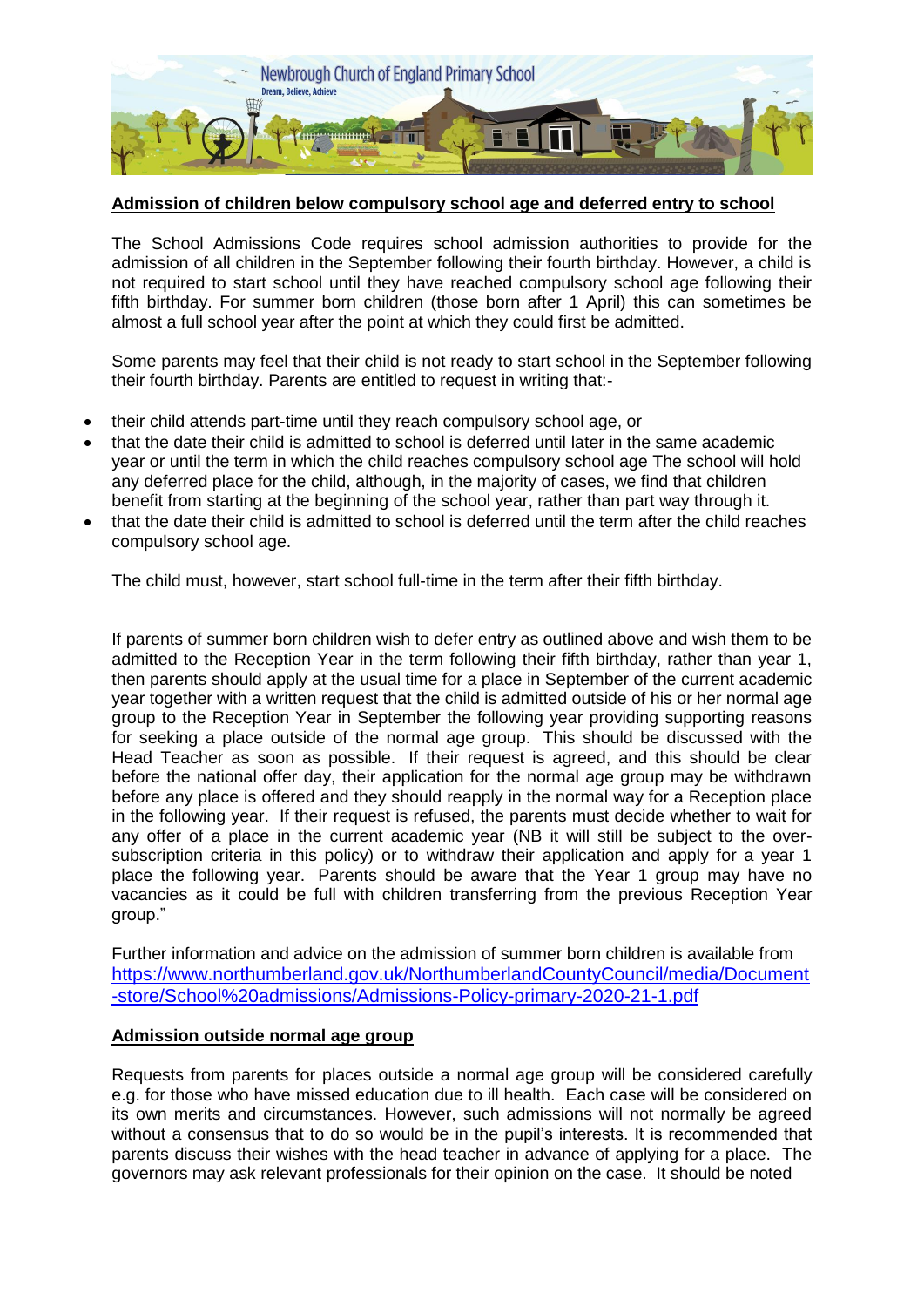

that if a place in the requested age group is refused, but one in the normal age group is offered, then there is no right of appeal.

#### **Appeals**

There are established arrangements for appeals against non-admission. Details are available from the school, including the date by which an appeal should be submitted. It should be noted that, in the event of an unsuccessful appeal against non-admission to the school, the school does not consider any further application in the same school year (1 September – 31 August), unless there has been a material change in circumstances, for example a change of address which results in a move from outside the catchment area to inside it.

Parents who wish their children to attend the school are most welcome to visit. Arrangements can be made through the Secretary at the school.

#### **Notes**

**Note 1** "Parent" is defined in law (The Education Act 1996) as either:

- any person who has 'parental responsibility' (defined in the Children Act 1989) for the child or young person; or
- any person who has care of the child or young person.

If you are in any doubt, please contact the school for advice.

- **Note 2** By a "looked-after child" we mean one in the care of a local authority or being provided with accommodation by a local authority in the exercise of its social services function. An adoption order is one made under the Adoption Act 1976 (Section 12) or the Adoption and Children Act 2002 (Section 46). A 'child arrangements order is one settling the arrangements to be made as to the person with whom the child is to live (Children Act 1989, Section 8, as amended by the Children and Families Act 2014, Section 14). A 'special guardianship order' is one appointing one or more individuals to be a child's special guardian/s (Children Act 1989, Section 14A). Applications under this criterion must be accompanied by evidence to show that the child is looked after or was previously looked after (e.g. a copy of the adoption, child arrangements or special guardianship order).
- **Note 3** Children previously in state care outside of England means children who have been looked after outside of England by a public authority, a religious organisation or another provider of care whose sole purpose is to benefit society. The care may have been provided in orphanages or other settings. In the case of children adopted from state care overseas, the admissions authority will require evidence that a child is eligible by asking the child's parents or carers for appropriate evidence of their previously looked-after status.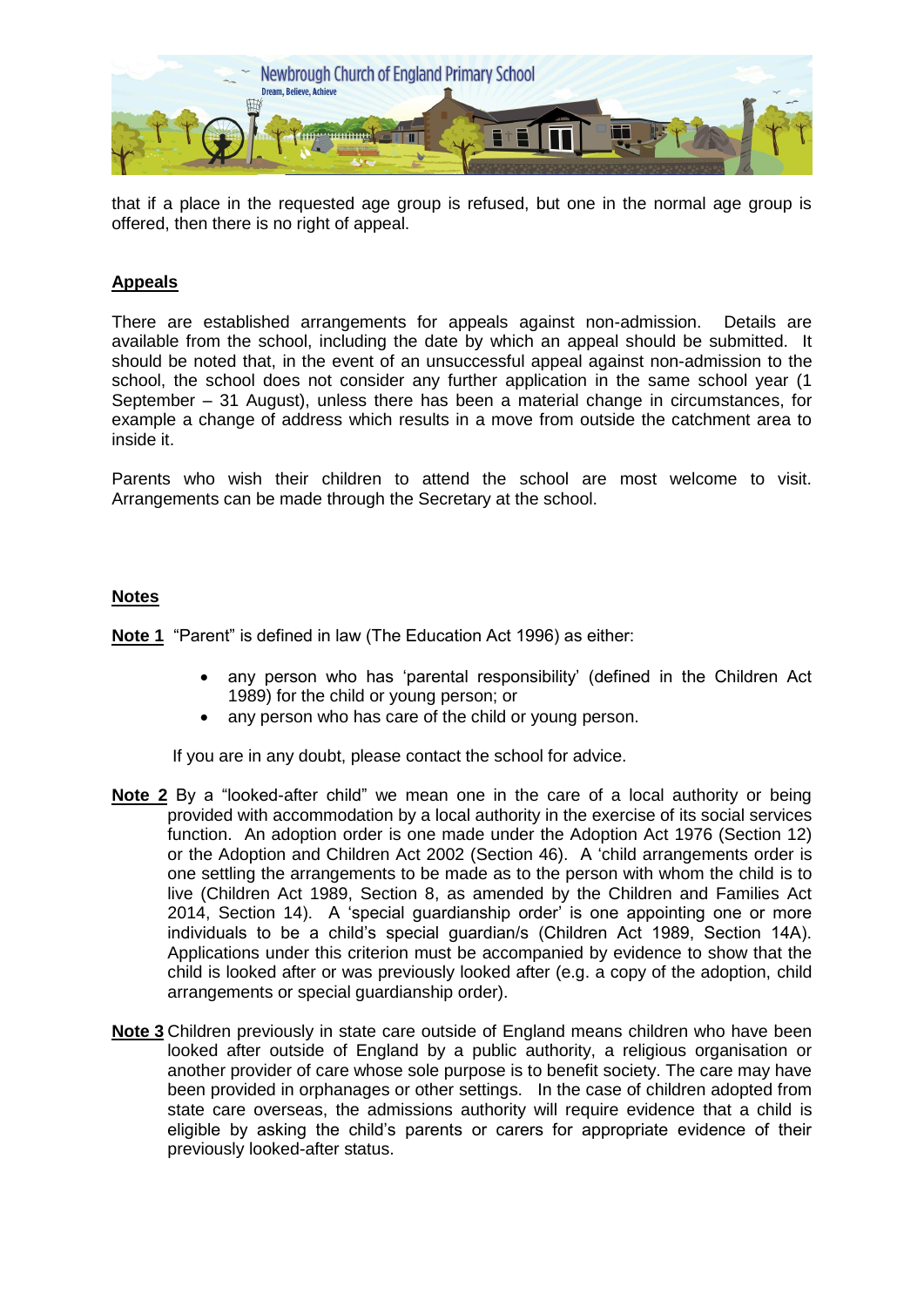

- **Note 4** When applying under criterion ii (exceptional medical or social needs), you must include supporting evidence from an independent professional person who is aware of the situation and supports your reasons for preferring Newbrough C of E Primary School. This supporting evidence must clearly demonstrate why the school is the most suitable and must illustrate the difficulties that would be caused if your child had to attend another school. The person supplying the evidence should be a doctor, heath visitor, social worker, etc. who is aware of your child's or your own case. The school reserves the right to ask for further evidence or clarification where necessary and may seek the advice of appropriate educational professionals where necessary.
- **Note 5** By normal home address, we mean the child's home address. This must be where the parent or legal carer of the child lives with the child unless it is proved that the child is resident elsewhere with someone else who has legal care and control of the child. The address should be a residential property that is owned, leased or rented by the child's parent/s or person with legal care and control of the child.

To avoid doubt, where a child lives with parents with shared responsibility, each for part of a week or month, the address where the child lives will be determined having regard to a joint declaration from the parents stating the exact pattern of residence. If the residence is not split equally, then the relevant address used will be that at which we are satisfied that the child spends the majority of the school week. Where there is an equal split or there is any doubt about residence, we will make the judgment about which address to use for the purpose of determining whether or not to offer a place. We will take into account, for example, the following:

- any legal documentation confirming residence
- the pattern of the residence
- the period of time over which the current arrangement has been in place
- confirmation from any previous school of the contact details and home address supplied to it by the parents
- where the child is registered with his/her GP
- any other evidence the parents may supply to verify the position.

We may ask for evidence of the normal home address in the form of a recent bill. This could be, for example, the most recent Council Tax bill, utility bill no more than three months old, a current TV licence, buildings and contents insurance, mortgage statement or rent book which shows the address concerned. Parents who are unable to provide this evidence should contact the school to discuss what evidence might be acceptable. If it becomes clear or if there is any doubt that the parents and child are not living at the address given on the application form, the school may seek further evidence. The school works closely with the LA to ensure that places are not obtained at the school on the basis of false addresses, and, in cases of doubt, will take steps to verify the information provided. If a place at the school is offered, and it later becomes clear that the offer was made on fraudulent or misleading information (e.g. a false claim to living in the catchment area), and the school has denied a place to a child with a stronger claim, the school will withdraw the offer of a place. The offer can also be withdrawn even after the child has started at the school.

We regard a child's home address to be where he or she sleeps for the majority of the school week (Monday to Friday). We may ask to see official documentation,